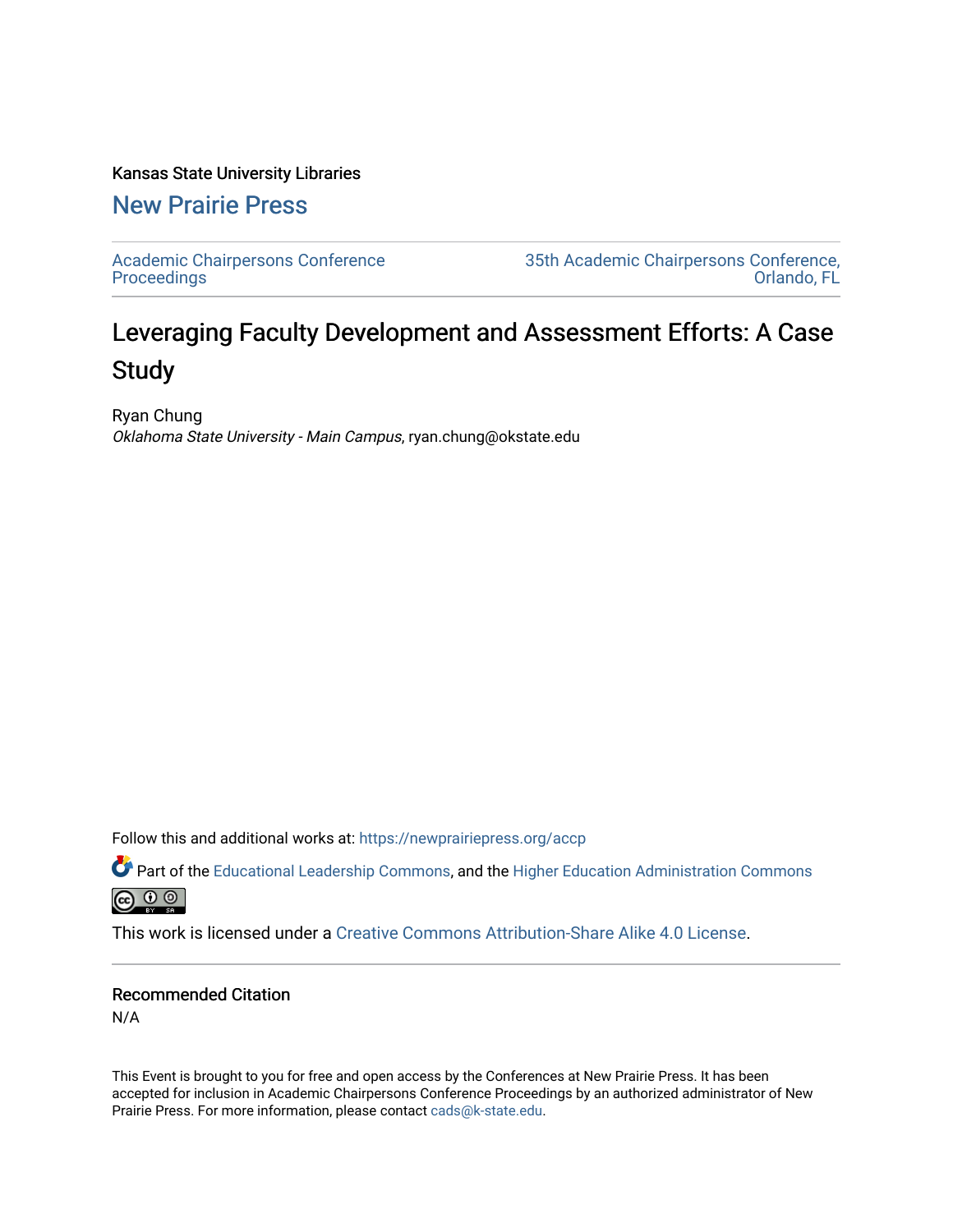## **Description of the Session:**

Assessment professionals are often charged with developing strategies for and implementing institutional initiatives aimed at promoting faculty ownership of and engagement with assessment of student learning and continuous improvement processes. The Assessment Office has implemented objectives related to faculty development, including faculty needs assessment, program review reporting requirements, and faculty skill building to facilitate reporting and improve faculty ownership of assessment.

Among other aspects of faculty development objectives and programming, the speakers will describe the development and introduction of a series of assessment workshops, annual assessment forums and other departmental consultation meetings for faculty members, especially for assessment liaisons who are responsible for providing annual academic program assessment reports for degree programs. As in this case study based on a research one institution in the US, a series of workshops were offered to help faculty and assessment liaisons generate or improve measurable learning outcomes for their courses and programs, useful rubrics to evaluate major assignments, and various classroom assessments. These workshops were the most beneficial for faculty who sought new ways of improving course and program assessment. In addition, workshops were provided on undergraduate and graduate program review reporting to guide participants through how to identify and prepare the key elements for reporting as required by the state and accreditation bodies. Finally, Assessment Office advocated for faculty use of Qualtrics survey software for program assessment data gathering by providing Qualtrics introductory and assessment-specific implementation workshops.

This session intends to share straightforward and practical strategies to boost meaningful faculty ownership of program assessment activities through faculty development. We posit that promoting sincere dialogue with, and addressing faculty needs and interests related directly to aspects of teaching and student learning, is most likely to have a significant impact on cultivating a culture of continuous improvement, more so than simply providing incentives.

By discussing the strategies used to promote faculty development in academic program assessment undertaken by the Assessment Office, the presenter will provide practical ideas regarding increasing faculty skill development and faculty ownership of program assessment. At several time points throughout the session, participants will be asked to form discussion groups (3-5 attendees per group), and discussion will be facilitated by the speakers. Session attendees in their discussion groups will address questions presented by the speakers while the speakers answer any questions, probe groups for deeper discussion, and otherwise facilitate discussion. The following are possible discussion questions:

1. At your institution, what faculty training or resources exist to engage faculty in assessment?